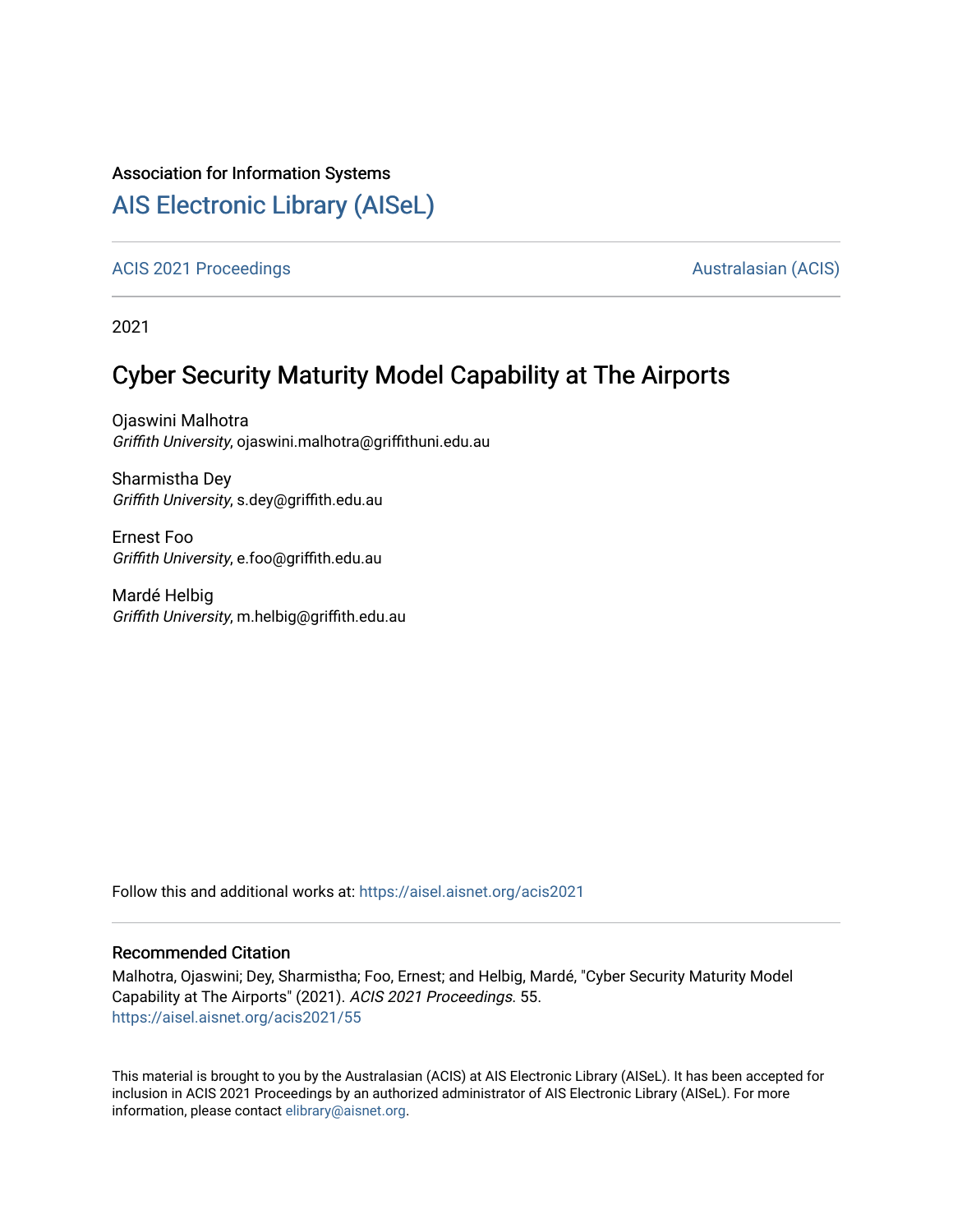# **Cyber Security Maturity Model Capability at The Airports**

## **Full research paper**

#### **Ojaswini Malhotra**

School of Information and Communication Technology Griffith University Brisbane, Australia Email: ojaswini.malhotra@griffithuni.edu.au

### **Sharmistha Dey**

School of Information and Communication Technology Griffith University Brisbane, Australia Email: s.dey@griffith.edu.au

#### **Ernest Foo**

School of Information and Communication Technology Griffith University Brisbane, Australia Email: e.foo@griffith.edu.au

#### **Mardé Helbig**

School of Information and Communication Technology Griffith University Brisbane, Australia Email: m.helbig@griffith.edu.au nard.edu.au

## **Abstract**

Cybersecurity is an important facilitator for essential aviation safety. The adoption rate for levels of cyber-security protocols at commercial airports is the focus of this research. Scope of this research is limited to cybersecurity maturity model capability norms covering fourteen domains. The paper presents primary data collected from several airport authorities. This survey-based study will be useful in identifying areas for improving operational procedures and developing strong cybersecurity governance at airports. This will allow airports to understand risks and respond proactively by adopting cybersecurity best practices and resilience measures. This study includes domestic, international, privately owned airports, airstrips, or aerodromes. This research found that level one of cyber-security maturity model is the most followed while proactive and advance levels i.e., level 4 and 5 are least adhered to. Most airports appear to have some resources allocated to cyber protection and resilience. **Keywords** cyber-security, CMMC, airports, compliance, survey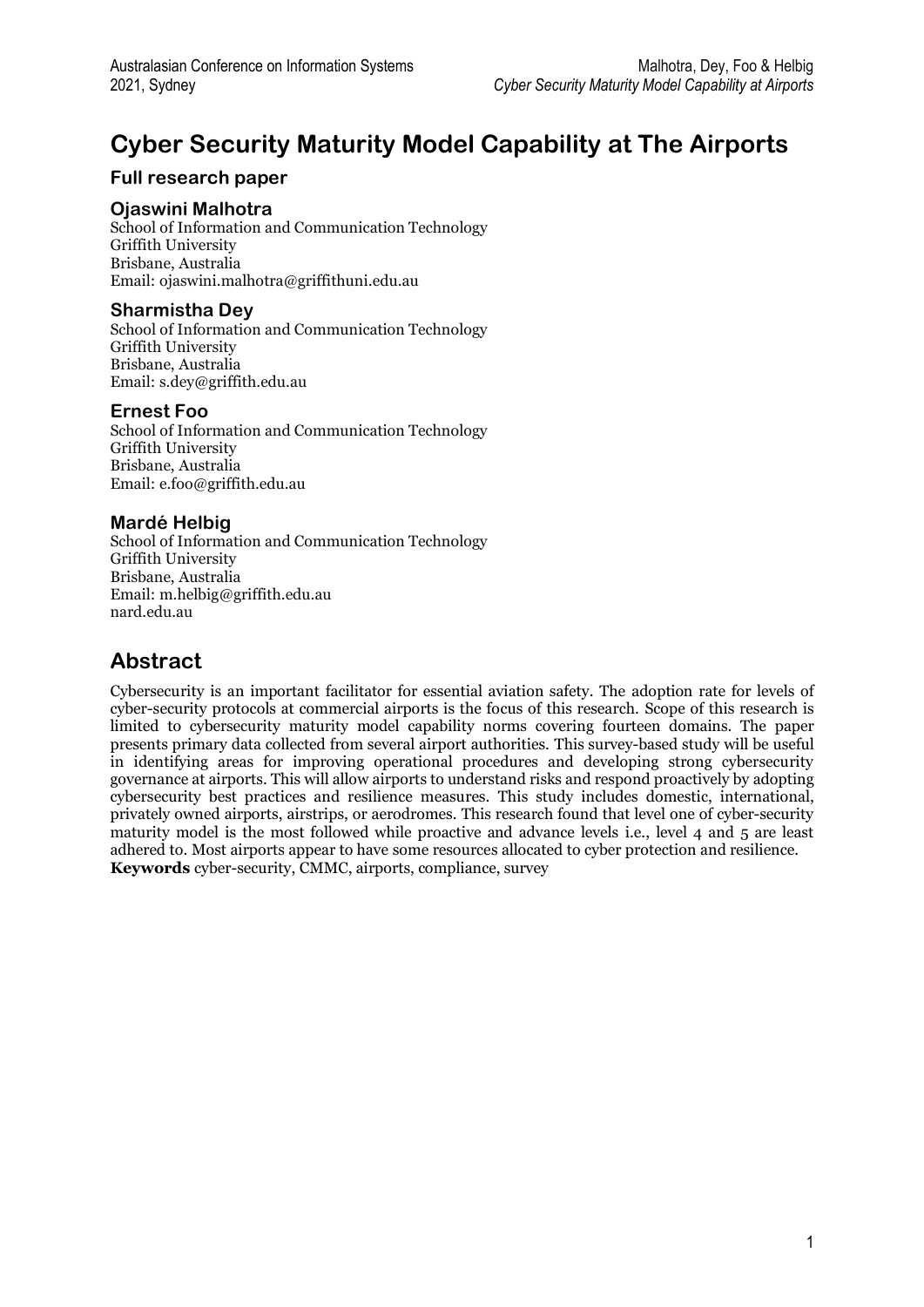# **1 Introduction**

Cyber risks have been rising at an alarming rate in the past few years and with this comes two major aspects that should be addressed, namely cyber security and the management of data breaches(Bissell 2013; Feng et al. 2019; Hawamleh et al. 2020; Thakur et al. 2019). If we consider the USA alone then there have been 1,579 major data breaches resulting in over one thousand eight hundred million records that were exposed(Monteagudo 2021a). Moreover, when compared to 2016, cyber-crime had increased drastically by 44.7%(Monteagudo 2021b). Cyber fraud is the second most reported crime across the world and in the UK, it accounts for 50% of all crimes(Katz 2018).Perhaps the most comparable of industries that could be analysed for the determination of information security is the aviation industry. According to various research, the financial sector is considered the most when it comes to cyber risks or fraud(Lagazio et al. 2014; Leukfeldt et al. 2017). But the aviation industry is at a high risk and is being targeted by hackers, as it is perceived as an easy target(Meyer 2018). The aviation industry is the custodian of a vast amount of personal and sensitive data. According to relevant statistics with around 4,358 million passengers, the data gathered by the airlines is staggering, emphasizing that this industry is one of the prime targets of hackers(Meyer 2018).

Cybersecurity is a significant enabler for aviation safety(Lykou et al. 2018). Airports attempt to deliver optimal services in a dependable and long-term way by focusing on development, efficiency, safety, and security. The focus of this paper will be on the rate at which cybersecurity procedures are implemented at commercial airports. In addition, this study investigates whether airports are compliant with the Cybersecurity Capability Maturity Model Certification (CMMC)(Brill 2020; Peters 2020; Russell 2020).

A cyber-attack at an airport may result in loss of human life and data. Hence cyber security is directly related to the security and safety practices that must be followed and implemented at airports. Often the airport industry is neglected when compared to other industries, such as banking etc. Due to this very reason, it is often observed that the airport industry's cyber security cell in the IT department, is not up to date. Most airports do not have their own cyber security department and they outsource these services. It is necessary for the airports to have their own cyber department as airports contain the information of every traveller. Also, with the airport's check-in being more technologically advanced it makes it very easy for intruders to find a vulnerability within the system and steal sensitive data that might lead to a privacy breach. This could then lead to identity theft.

The lack of awareness amongst the airport officials also contributes to cyber-fraud, hence making it essential for the airport employees to be trained and educated about cyber-security, based on their specific role/duties and qualification. If sensitive or confidential information is leaked it not only leads to cyber-attacks which, can harm the organisation but also be the reason for cyber-terrorism(Janczewski and Colarik 2007; Lewis 2002). All these vital aspects play a pivotal role in the secure functioning of the airports. This then raises the question of how compliant the airports are with reference to CMMC levels and their practices.

This paper has been organised into the following sections. Section 2 presents a literature review of prior studies in this topic. Section 3 explains CMMC levels, domains, and associated practices. Section 4 discusses and explains the methodology adopted which is followed by section 5 and 6 that discuss and analyse the result of the survey. Section 7 presents the recommendations. This is followed by Section 8 which presents the conclusion and future work.

# **2 Related Work**

The transport industry, be it aviation, marine, or automotive, is prone to cyber security risks including cyber-attacks with several important factors like malware, denial-of-service assaults, and other types of manipulation of information(Azmi et al. 2020; Lehto 2013; Mezher et al. 2016). The importance of cyber security is underlined since the failure of even one important component can pose substantial obstacles to the entire system platform's operation. Artificial Intelligence provides new risks and attack vectors, but at the same time, it opens new possibilities for solving cyber security issues. Modern technology like the use of machine learning along with improved governance procedure at the airports with emphasis on the need for the Cyber Maturity Model, can be useful for strengthening the cyber security at the airports(Taleqani et al. 2018; Thomas et al. 2020). Keeping in mind the disparity between vulnerability of air travel and the aviation industry's initiatives towards prevention and protection, there is no doubt that cyberspace-related assaults have become one of the most significant dangers to aviation safety and security. While these attacks may be considered modest at present but, they are on the rise, and their ramifications will undoubtedly rise as well. However, tackling and resolving the problem is not simple(Fox 2016). All next generation functionalities will be subject to numerous threats if they are not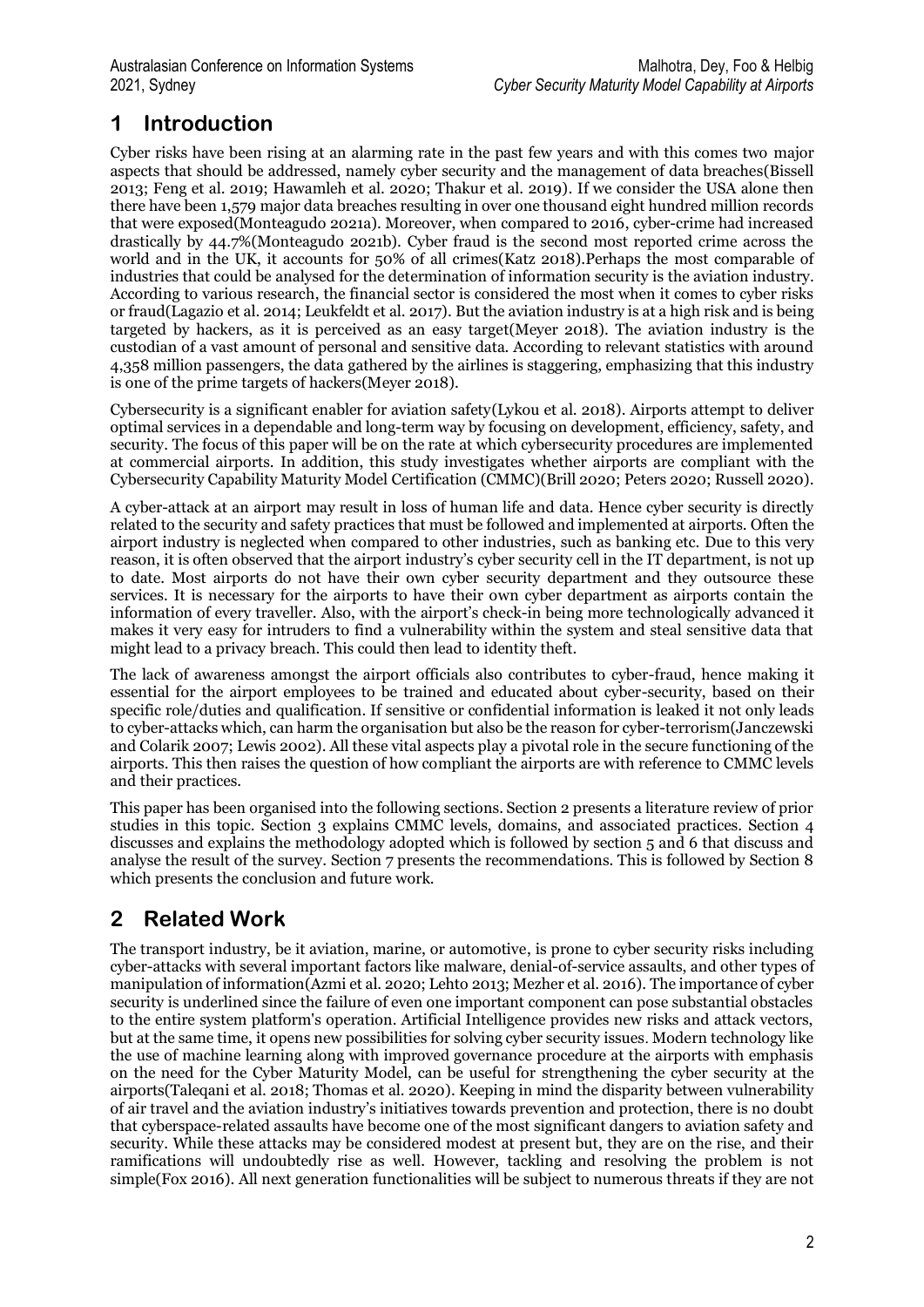protected, and they will be unable to function properly without one of the key components of next generation, namely aviation security(Li and Kamal 2011; Manesh and Kaabouch 2017).

The Federal Aviation Administration (FAA) of the Unites States of America is responsible for managing the national airspace organization, which includes air traffic control(ATC) systems, events, amenities, and aircraft, as well as the personnel who run them(Dillingham et al. 2015). The FAA is adopting next generation Air Transportation System to replace the present radar-based air traffic control system with one that relies on satellite routing and robotics entailing cybersecurity concerns. Cybersecurity is quickly becoming a crucial enabler for aviation safety through the implementation of cybersecurity measures and best practices in airports to increase their cyber resilience (Lykou et al. 2018). In today's world, commercial airports must build their own cyber security posture. They are responsible for evaluating current norms and regulations and adapting them to the technology advancements of the airport. Airports develop, deploy, and secure network infrastructure, as well as cybersecurity solutions, in a variety of ways. To safeguard the safety of operations, passengers, and public, airport operators should put cyber security first. Due to technology advancements, cyber dangers and hazards will continue to expand, and the link between safety and security will become increasingly intertwined(Lykou et al. 2018).

Sudden increase of Cybercrime and Cyber terrorism is dangerous, with the latter being defined as a separate and unique threat that has become more dangerous with globalization and widespread use of the Internet that must be separately addressed(Abeyratne 2011). The most effective tactics used by cyber terrorists in the aviation sector is running Denial of Service (DoS), Distributed DoS, and hijacking attacks on airport information network services(Ugwoke et al. 2015). Prospective offenders of aviation terrorism must be thwarted from infringing security barriers and obtaining admittance to "secure" airport facilities and aircraft if planes and passengers, as well as property and persons on ground, are to be protected in the light of the fateful incident 9/11(Baker 2020). Cyber-terrorism links with tourism hence adopting best-practice cybersecurity incident response standards is a feasible strategy for dealing with cyber outbreaks in the aviation industry(Lekota and Coetzee 2019). There is need and necessity of the cyber-security practices to be in place, at every airport to mitigate the fear and losses caused to the tourists and tourism industry due to any cyber-threat or attack.

Cyber security challenges with respect to air traffic control based on automated dependent surveillance broadcast are also a cause of concern. Cyber threats and attacks are leading in compromise of future aircraft surveillance due to the advancements in aviation technologies(Jiang et al. 2018; Sampigethaya and Poovendran 2013). The aviation industry needs to tackle cybercrime by building a timely detection and response to looming threats(Schmidt 2016). The public has tremendous faith in the aviation business, and the sector has a chance to prepare for a danger that has not yet adversely disrupted its operations, which is why it is necessary to establish a thorough framework to respond to a cyber-attack event. Emphasis should be placed on conducting in-depth analysis by the authorized airport personnel, to mitigate and reduce spiteful attacks(Gopalakrishnan et al. 2013; Rajapaksha and Jayasuriya 2020; Suciu et al. 2019). As a result, the worldwide aviation community's future safety depends on how it implements preventative measures and, more significantly, how it recovers from destructive cyberattacks. The cyber-security, is indispensable for airports so that all technologies can function and deliver an effective output. (Jiang et al. 2018; Sampigethaya and Poovendran 2013).

In the physical world, aircraft and air transport overcome several significant difficulties and hostilities. The advancements of the "cyber" layer, i.e., digital computers, data storage and networking, personnel, and processes, within the airframe, have been critical to the success of this difficult task. "Cyber" layer benefits the aviation industry and plays a crucial role in assisting future aircraft, airports, and air traffic control systems in overcoming 21st-century issues. The cyber layer has potential to significantly improve the quality and performance of each individual aircraft's gate-to-gate flight as well as the travel experience of each traveller and crew with a new paradigm for aviation security. There is a need to investigate the effects of the cyber layer and cyber–physical integration on aircraft and air transportation safety, functioning, and serviceability that indirectly links to the need of implementing the CMMC at airports, for a safe and secure air transportation system(Anaedevha and Ajibola 2020). There is necessity of using data from current literature and surveys to examine the NCAA's existing cyber/information security initiatives (if any) and to build an adaptive cybersecurity framework that is robust enough to ensure its safety(Anaedevha and Ajibola 2020).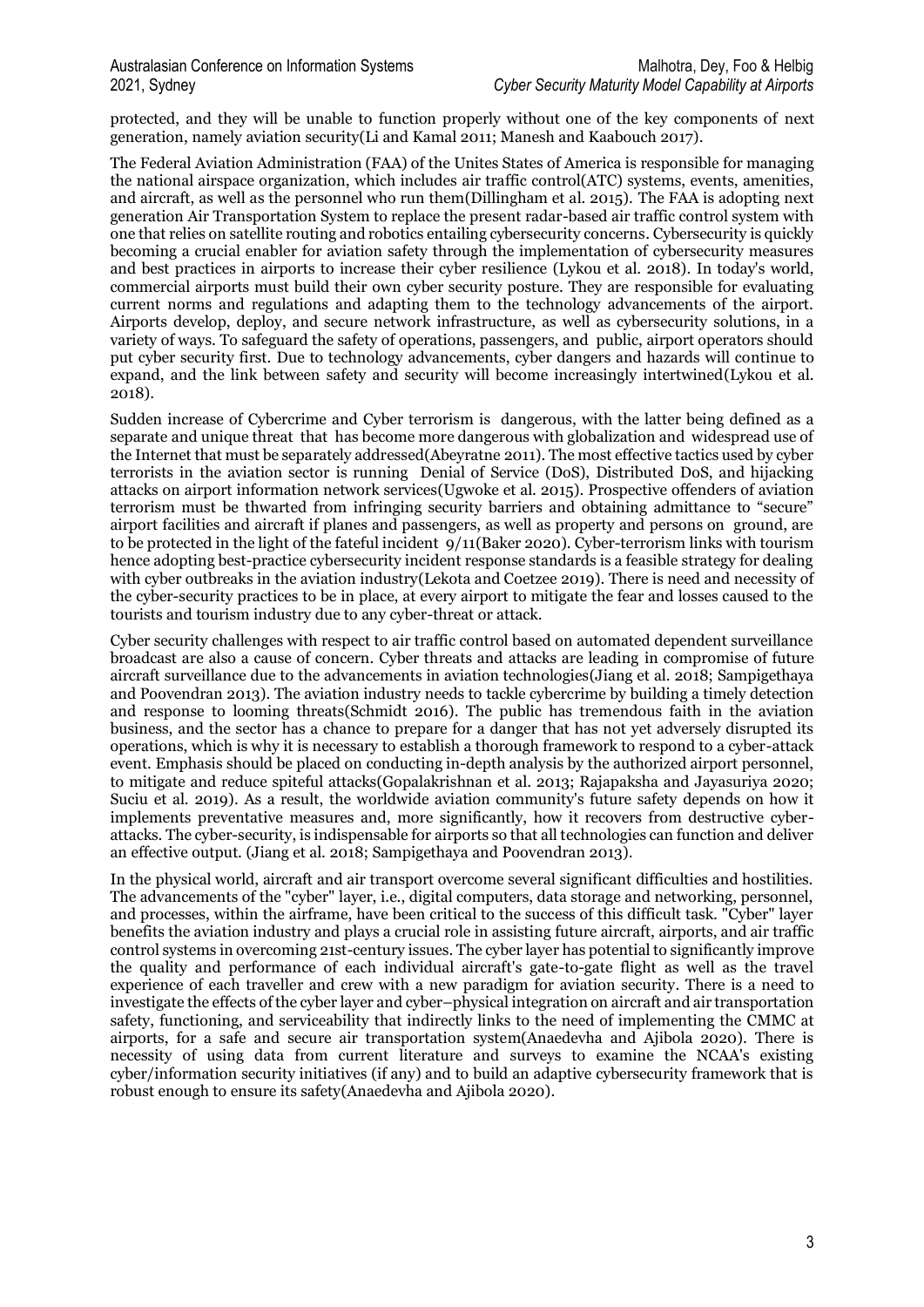# **3 CMMC- Cyber Security Maturity Model Certification**

The CMMC is a standard for integrating cybersecurity throughout the defence industrial base (DIB), which comprises over 300,000 enterprises. The CMMC is the Department of Defence reaction to large breaches of sensitive information on contractor information systems(Stokes and Childress 2020).

The National Institute of Standards and Technology (NIST)'s 800-171 guideline assists CMMC in addressing vulnerabilities in existing cybersecurity standards(Reciprocity 2020). An airport might selfassess and certify its cybersecurity posture using that standard. When the Department of Defence audited defence contractors, it discovered that too many of them were non-compliant with NIST SP 800- 171, since the self-assessment allowed room for interpretation(Reciprocity 2020).The CMMC Accreditation Body overcomes this by requiring an independent contractor evaluation, which is conducted by a third-party assessment organisation (C3PAO) appointed by the CMMC Accreditation Body (CMMC-AB)(Reciprocity 2020). Airports are recommended to follow this standard as it is timely and covers all the security procedures making them resilient against cyber-attacks.

## **3.1 CMMC Levels and their Description**

The CMMC framework consists of 171 cybersecurity best practices that are graded on a scale of one to five (Boatner et al. 2020). The CMMC maturity procedures formalize cybersecurity tasks to assure consistency, repeatability, and high quality. Starting with fundamental safeguarding at Level 1, the CMMC procedures progress to wide protection of Controlled Unclassified Information (CUI) at Level 3, and finally to lowering the risk of Advanced Persistent Threats (APTs) at Levels 4 and 5. The CMMC framework is accompanied by a certification scheme that verifies the process implementation.

Each CMMC level is made up of a series of processes and practices that are presented in Table 1 below. The procedures range from 'Basic Cyber Hygiene' at Level 1 to 'Advanced/Progressive' at Level 5, and the processes range from 'Performed' at Level 1 to 'Optimizing' at Level 5.

| Levels  | <b>Processes</b> | <b>Practices</b>           |
|---------|------------------|----------------------------|
| Level 5 | Optimizing       | Advanced/Progressive       |
| Level 4 | Reviewed         | Proactive                  |
| Level 3 | Managed          | Good Cyber Hygiene         |
| Level 2 | Documented       | Intermediate Cyber Hygiene |
| Level 1 | Performed        | Basic Cyber Hygiene        |

*Table 1. CMMC Levels and their associated Processes and Practices*

## **3.2 CMMC Domains**

There are 17 domains in the CMMC model. Majority of these domains are derived from the securityrelevant regions in Federal Information Processing Standard(FIPS) Publication 200 and the related security requirement families in NIST SP 800-171(Cyberassist 2020). The three domains of Asset Management (AM), Recovery (RE), and Situational Awareness (SA) are also included in the CMMC model (SA)(Cyberassist 2020).

The distribution of practices across domains per level is shown in Figure 1. The six domains of AC, AU, IR, RM, SC, and SI account for majority of practices (105 of 171).The distribution of practices across domains for Levels 4-5 is relatively more uniform than for Levels 1-3(Mellon and Hopkins 2020).The questionnaire was developed on the basis of distribution of practices as shown in Figure 1.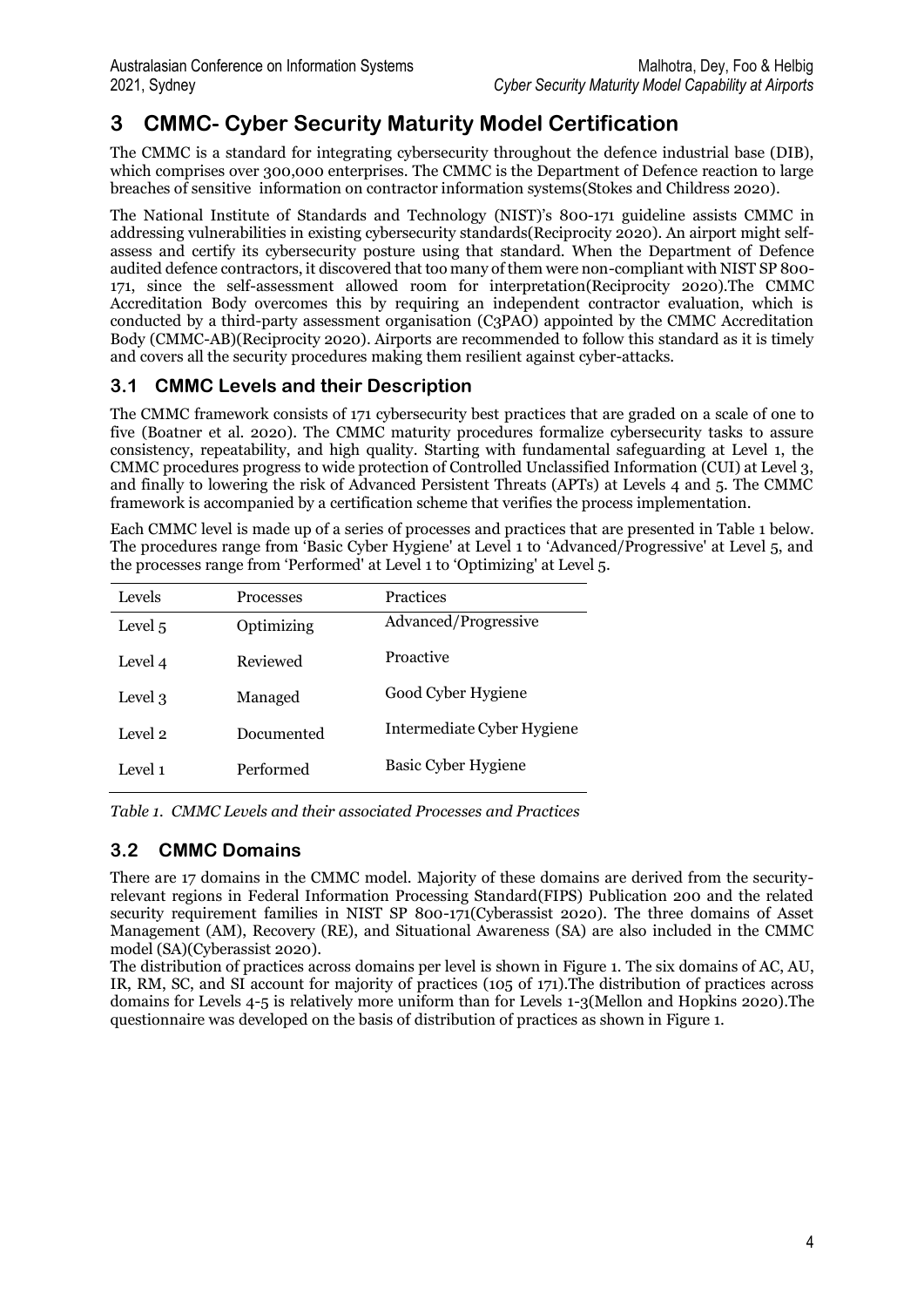

*Figure 1: CMMC Practices for Domains at each Level*

## **4 Methodology**

The nature of the study is exploratory and analytical. The survey emphasizes on the field of cybersecurity at airports and their provisions to set up cybersecurity controls. Survey methodology was adopted to ensure that the views of the airport officials could be obtained through the questionnaire and their awareness regarding the compliance of CMMC could be recorded. This research utilises both data obtained from the literature review and data collected from a survey. The survey focused on some of the busiest airports to analyse the understanding of airport IT and cyber-security personnel about cyber security practices followed at the airport with reference to the CMMC model framework. The survey respondents included airport officials and employees of the cyber department and/or the IT department. The survey was designed by including all CMMC levels, and the questions were grouped according to each level. This design would enable the researchers to investigate how aware and compliant the airports were with the CMMC model.

This research discusses all 5 levels of CMMC, but the study does not include all 171 practices due to the time and space constraints. The results of the survey focused on the governance of cyber-security, such as, the CCMC certification requirements and capabilities. Hence this study provides an overview of the airport's compliance with CMMC practices.

## **4.1 Survey**

450 airports were contacted of which 150 airports declined to participate in the survey. Formal emails were sent to 300 airports, of which 24 responded, because either most of the airports were small airports or aerodrome so they did not respond to survey. Many did not wish to participate as they did not have a specified cyber or IT, department. In some cases, their designated employees had gone oversees due to their personal commitments and no one designated to this role was present at the airport. In some cases, the designated employees had gone oversees due to their personal commitments and no one designated to this role was present at the airport. For of the smaller airports, they were not operating due to Corona Virus. Some chose not to disclose their information due to privacy reasons. The survey responses were monitored for the kind of responses received for every level.

## **4.2 Developing the Survey**

The questions were designed to make it simple for all airport employees to understand and respond to. The questions were created keeping in with practices covered under a specific domain for every level (figure 1). The category of questions included yes/no, agree/disagree, multiple choice questions (MCQs), linear scale etc. with 40 questions in total. The survey was developed using google forms which gave enough options to maintain user integrity and privacy by including consent from the participants. The questionnaire was prepared covering all five levels in 14 domains. Every level had a certain number of questions depending on the number of domains that were covered in that specific level - Level 1: Q1-Q5, Level2: Q6-Q19, Level 3: Q20-Q24, Level 4: Q25-Q33, Level 5: Q34-Q40.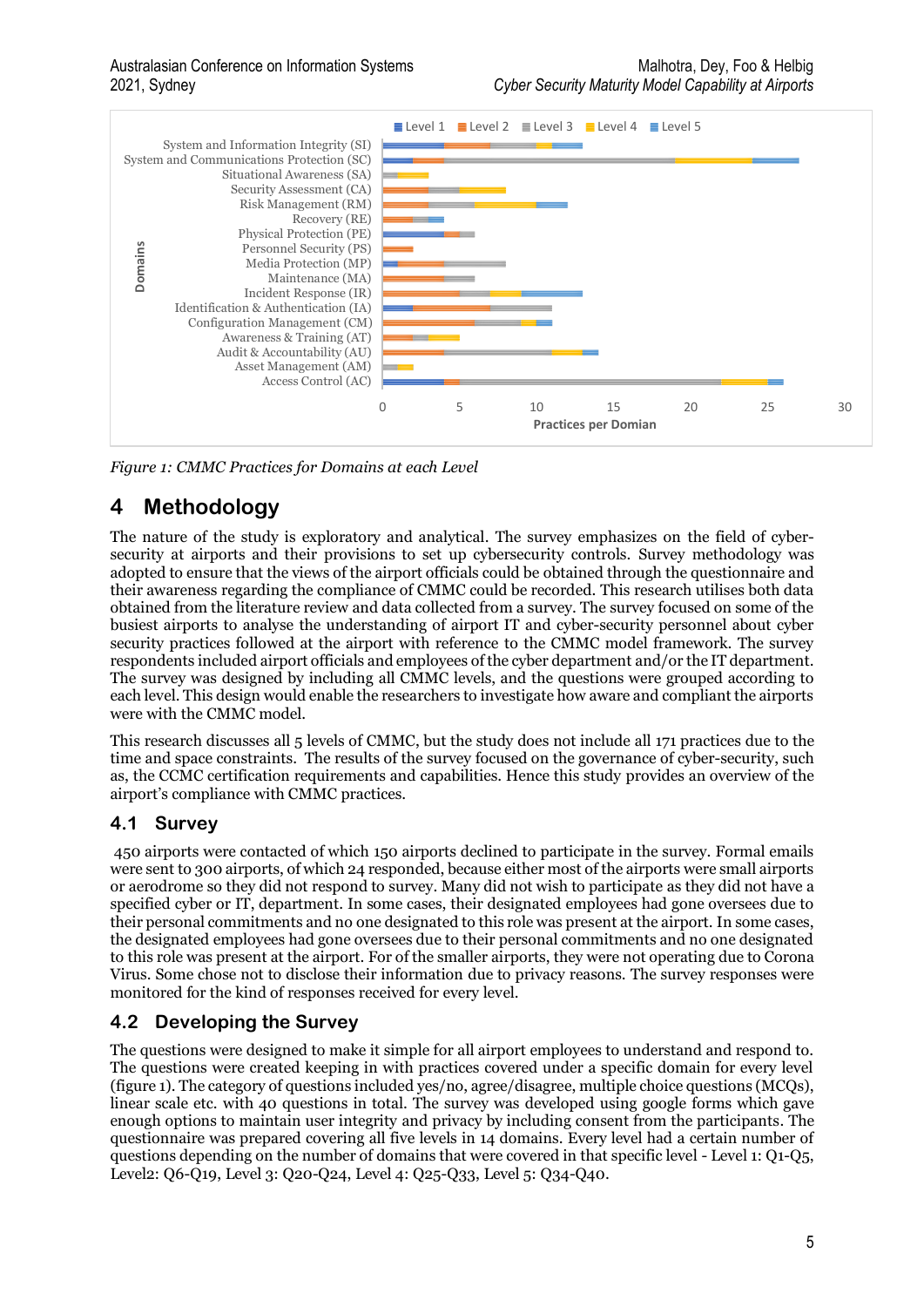# **5 Survey Results**

Figure 2 below, presents compliance with CMMC practices for each level. The results were compiled by the combined analysis of the responses received for each individual question. After segregating the responses of each question into three categories of efficient, moderate, and below average, a response table was constructed for each question at each compliance level. These tables were then used to calculate the percentage for the three categories distinctly, for each compliance level. Subsequently this information was used to draw out a comparison for each category and level. Figure 2 represents total responses per level, with reference to *efficient, moderate,* and *below average* responses. The questions for every level varied depending upon the domains covered in that level.

The criterion for choosing scale of efficient, moderate and below average depended upon the choices given to the respondent for every question. For questions that were measured on a scale of 1-5, a response of 4 or 5 was considered as *efficient* while 3 was considered as *moderate* and the rest were considered as *below average*. For yes or no and unsure questions, yes was considered *efficient* the rest were considered as *below average*. For questions involving options like strongly agree, agree, and disagree strongly agree was considered as *efficient* while agree was considered as *moderate* and disagree as *below average*. Some questions involved frequency of compliance with options such as within last month, within last 3 months and, 12 months or more than 12 months. For such questions the option within last one month was considered as *efficient*, within last 3 months was considered as *moderate* and 12 months or more than 12 months were considered as *below average*.



*Figure 2: Compliance in Percentage for each level*

# **6 Analysis and Discussion**

The survey questions were classified into Level 1, Level 2, Level 3, Level 4, Level 5 according to the CMMC Model. As presented in figure 2, the combined responses by the airports were classified as *efficient, moderate,* and *below average.* It was observed that 62.5% of the airports were compliant with level 1, as it includes the basic cyber-hygiene practices. The results showed that the airports follow level 3 more than level 2, that is 54.16% as compared to 46.42%. From level 2 and 3 it can be inferred that airports had also implemented the processes of management much better than documentation. The airports are least compliant with level 4 with only 36.11% efficiency, followed by level 5 with 45.23%. From level 4 and 5 results, it can be concluded that airports do follow the processes that involve optimization of their practices which is covered in level 5, but they do not have enough processes for reviewing their adherence to implemented practices, which is part of level 4. **Example 1.1** and 1.1 and 1.1 and 1.1 and 1.1 and 1.1 and 1.1 and 1.1 and 1.1 and 1.1 and 1.1 and 1.1 and 1.1 and 1.1 and 1.1 and 1.1 and 1.1 and 1.1 and 1.1 and 1.1 and 1.1 and 1.1 and 1.1 and 1.1 and 1.1 and 1.1 and 1.1

It was noted that most surveyed airports are either fully compliant to some extent with level 1 and level 3 practices. But the most *below average* compliance was obtained in level 4, level 5 and level 2. These findings highlight that airports need to be more proactive with their cyber-security practices, to mitigate unforeseen cyber-threat situations. It is evident that airports across all levels have maximum percentage of *efficient* responses for all levels except level 4. The *below average* percentage is higher than that of the *moderate* average compliance of results consisting of all the levels except for level 1.

The results presented in figure 3 below for question 1 show that,  $58.3\%$  of the airports have access to smart devices or technology for cyber security purposes. The remaining 41.7 % reported the use of few cyber security devices and technology. From the survey results it can be concluded that all the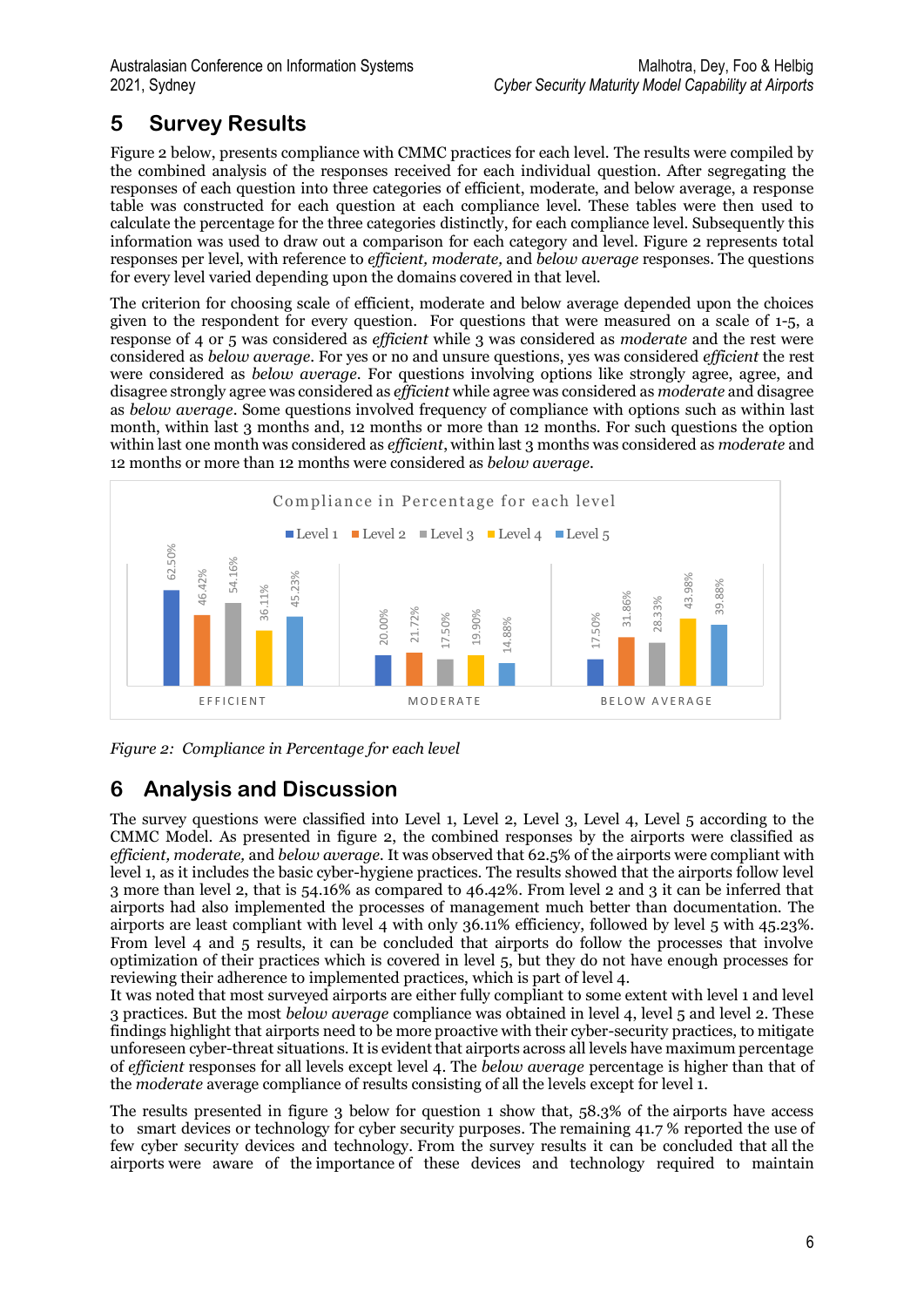$\overline{0}$ 

 $\overline{8}$ 

 $10$ 

 $6\overline{6}$ 

cyber security. The responses indicated that all the airports had anti-virus software installed for more than 3 years. This ensures basic protection against malicious software and programs.



*Figure 3: Use of smart devices for cyber security at airports*

The results of question 5 "*Is the FCI (Federal Contract Information) being protected?"* present that more than 50% of airports have the Federal Contract Information (FCI) protected. The rest of the airports are unsure, denoting a lack of proper cyber security awareness as well as equipment to make sure that sensitive information such as the FCI is protected. The results for Question 9 "*Are the airport authorities managing and auditing access to CUI?*" show that 50% of airports agree that their authorities were able to manage and audit access to Controlled Unclassified Information (CUI). Moreover, 29.2% were unsure about the management and accessibility of CUI. 20.8 % of airport personnel reported that there was no such practice was considered. Figure 4 question 14 below, shows that 41.7% of the airports had conducted risk assessment within the last 6-12 months, followed by 33.3% of the airports who had conducted their risk assessments in the last 3 months.25% of them within the last 12 months or more. Although the time span of conducting the risk assessments varied for every airport depending on their organizational structure, it was clear that they had all conducted a risk assessment which is important for maintaining basic cyber hygiene. The survey results showed that penetration tests are not widespread among the airports, which indicates a lack of intermediate cyber hygiene. This can be improved by implementing penetration testing exercises at the airports.



● Within last 1 month ● Within last 3 months ● 6-12 months

*Figure 4: Frequency of risk assessment at airports*

The results for question 16 "*What is the frequency of penetration testing exercise at the airport?*" shows that majority of airports (41.7%) conduct a penetration testing exercise every six months. Some (12.5%) of them do it in a time span of every two years. There are a few (16.7%) which conduct such exercises once in a year, while very few (4.2%) of them conduct these exercises every four to five years. It was observed that 50% of airports agreed to follow the deny-all, permit-by-exception(whitelisting) and deny-by-exception(blacklisting) policy. Some of them (20.8%) strongly agree to have followed these policies at their airports. The rest of them were neutral in their responses. The results for question 23"*Do you agree that Whitelisting and Blacklisting policy is followed at your airport?"* overall have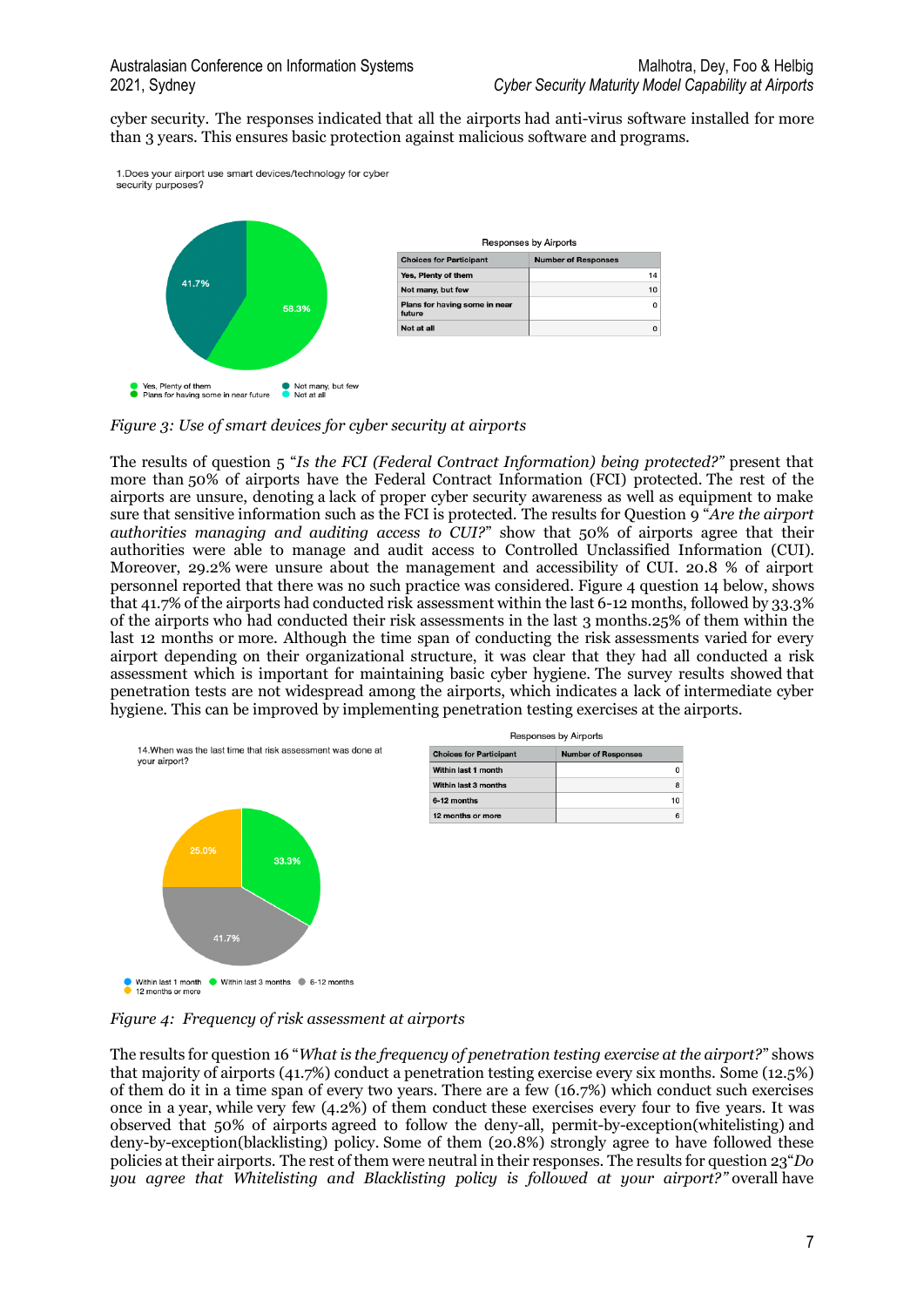been incredibly positive and only a few airports that are neutral should consider implementing this policy, as it is crucial in maintaining good cyber-hygiene at any organization, especially referring to level 3 implementation of the domain of Configuration Management in the CMMC model.

The survey question 28 as presented in figure 5 shows that 41.7% of the airports do not have a particular procedure to resolve the advanced persistent threats (APT). 16.7% have expressed that they have never observed any APT to date. Some of the airports chose that the time required for resolving an APT ranged from 6-12 months while others chose time ranging from 0-6 months. Very few were unsure regarding reviewing and updating permissions to access CUI. In the case of review and update permissions to access CUI, 58.3% of the airports reported of being unsure. The rest 37.5%, agreed upon reviewing and updating permissions to access the CUI. 4.2% denied having any such permissions.

28. Does your airport review and update permissions to access CUI?



*Figure 5: Update, review permissions for accessing CUI at airports*

The survey results for question 30"*Are practical exercises, which deal with current threat scenarios, part of cyber awareness training? Is proper feedback provided to the participating staff?"* show that 37.5% of the airports have a practical exercise-based training setup with a proper feedback mechanism, while 29.2% state that they do have practical training but lack a feedback process. The rest of the airports have no practical training, which might make them vulnerable to sudden attacks. 41.7% of the airports confirmed use of scanning tools and ad-hoc tests. Some of them are not sure regarding the usage, and 25% are unaware about such tools or tests being conducted. The survey responses for question 38 (figure 6) have been mixed as 41.7% of the airports agreed having response teams, with 12.5% strongly agreeing. Some responded neutral, which may indicate that they could have a response team but might not be always functioning. In addition, 20.8% of the airports disagree on having any such 24/7 response facility. In addition, 20.8% of the airports disagreed having a 24/7 response facility. 41.7% agreed on identification and mitigation of such risks as shown in figure 6. Airports that disagreed and responded as neutral are equal in percentage (29.2%).



*Figure 6: Mitigating risk with respect to access control at airports*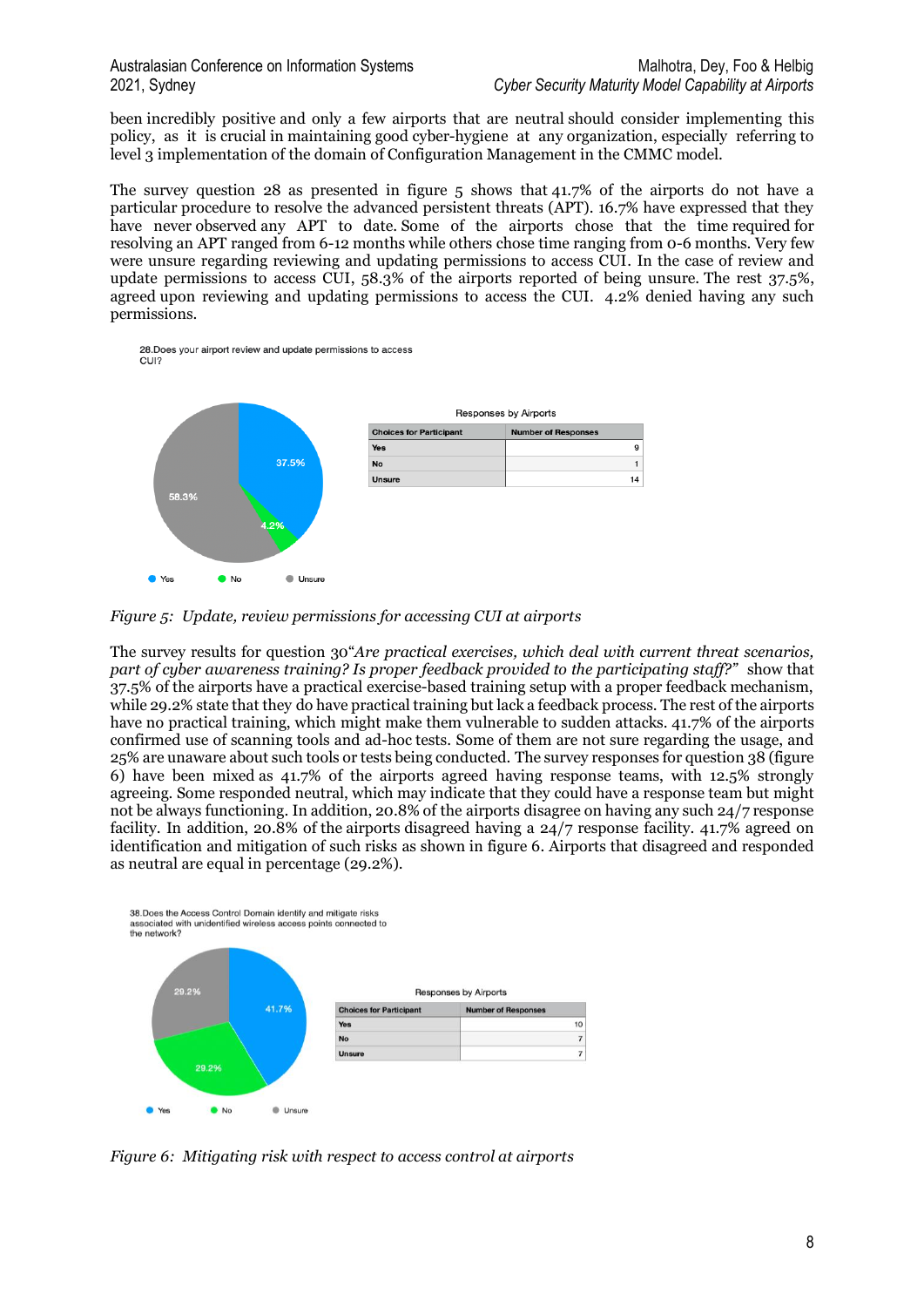## **7 Recommendations**

From the analysis of the survey results it can be recommended that the airports should consider compiling a yearly a cyber-security and maturity report. This report should include cyber-security practices that are followed or will be followed in the future. Airport systems contain vulnerable and sensitive information, in the event of a cyber threat or cyber-incident, every airport must preserve and uphold a backup of all its data. Therefore, it is necessary to understand their data and what parts of it are compliant with CMMC. This would be a crucial step in achieving CMMC compliance. Tax-related data, sensitive intelligence data, patents, and intellectual property are all examples of Controlled Unclassified Information (CUI). It is critical for airports to understand what CUI they collect, how it is processed, and where it is stored to appropriately decide the level of CMMC compliance they need to achieve. To find, monitor, and classify CUI, airports might employ solutions such as Data Loss Prevention technologies. It is impossible for the departments at an airport to keep track of and mitigate every security risk due to the complexity of airport functionality; as a result, all airport departments need to be informed about the implications and recommended practices to avoid penalties. It is also recommended that all airport employees should be given cyber training so that all credentials remain protected.

## **8 Conclusion**

Most airports have few resources allocated to cyber protection and resilience. A few airports appear to have a more developed cyber security procedure. For all airport types, technical-based cybersecurity processes have a significant implementation rate, while organisational regulations, and standards have lower implementation rates, involving low levels of cyber security awareness and training priority. This study concludes that level one is most followed, while proactive and advance levels i.e., level 4 and 5, are least adhered to.

Commercial airports, airlines, business associates, and policymakers all have a shared responsibility for safeguarding airports against rising cyber threats. As a result, a collaborative cyber-resilience model defining the appropriate cyber security practices for airports is becoming increasingly important. Airport operators should prioritise cyber security initiatives to ensure the safety of operations for airlines and passengers. Cyber risks and associated threats will grow in parallel with technological developments, while the connection between safety and security in aviation will become interdependent.

For future research, all the CMMC practices including all 17 domains and all levels, could be considered. The surveys may be targeted to a specific country to achieve an in-depth analysis. Since airports are the face of the travel industry further research is needed in this area. There could also be research conducted by combining cyber-security governance and cyber-terrorism, as both are interlinked, and it would benefit the airports to improve their cyber-security practices and protocols.

## **9 References**

- Abeyratne, R. 2011. "Cyber Terrorism and Aviation—National and International Responses," Journal of Transportation Security volume (4:4), pp. 337-349.
- Anaedevha, R.-N., and Ajibola, A. 2020. "Cyber Security Framework for Nigerian Civil Aviation Authority, Headquarters," International Journal of

Advances in Scientific Research and Engineering (ijasre) (6:1), pp. 188-195.

- Azmi, R., Kautsarina, K., Apriany, I., and Tibben, W. J. 2020. Revisiting "Cyber" Definition: Context, History, and Domain. IGI Global.
- Baker, D. M. 2020. "Tourism and Terrorism: Terrorists' Threats to Commercial Aviation Safety and Security," Tourism, Terrorism and Security. Emerald Publishing Limited 2020), pp. 163-181.
- Bissell, K. 2013. "A Strategic Approach to Cybersecurity: As Cybercrime Grows Faster Than Companies Can Defend against, It's Time for a Serious Discussion on Cybersecurity. Though Many Are Calling for Federal Standards and Regulations--Which May Be a Matter of Time--in Their Absence, Organizations Should Transform How They Think About Cybersecurity.," Financial Executive ( 29:2), pp. 36-42.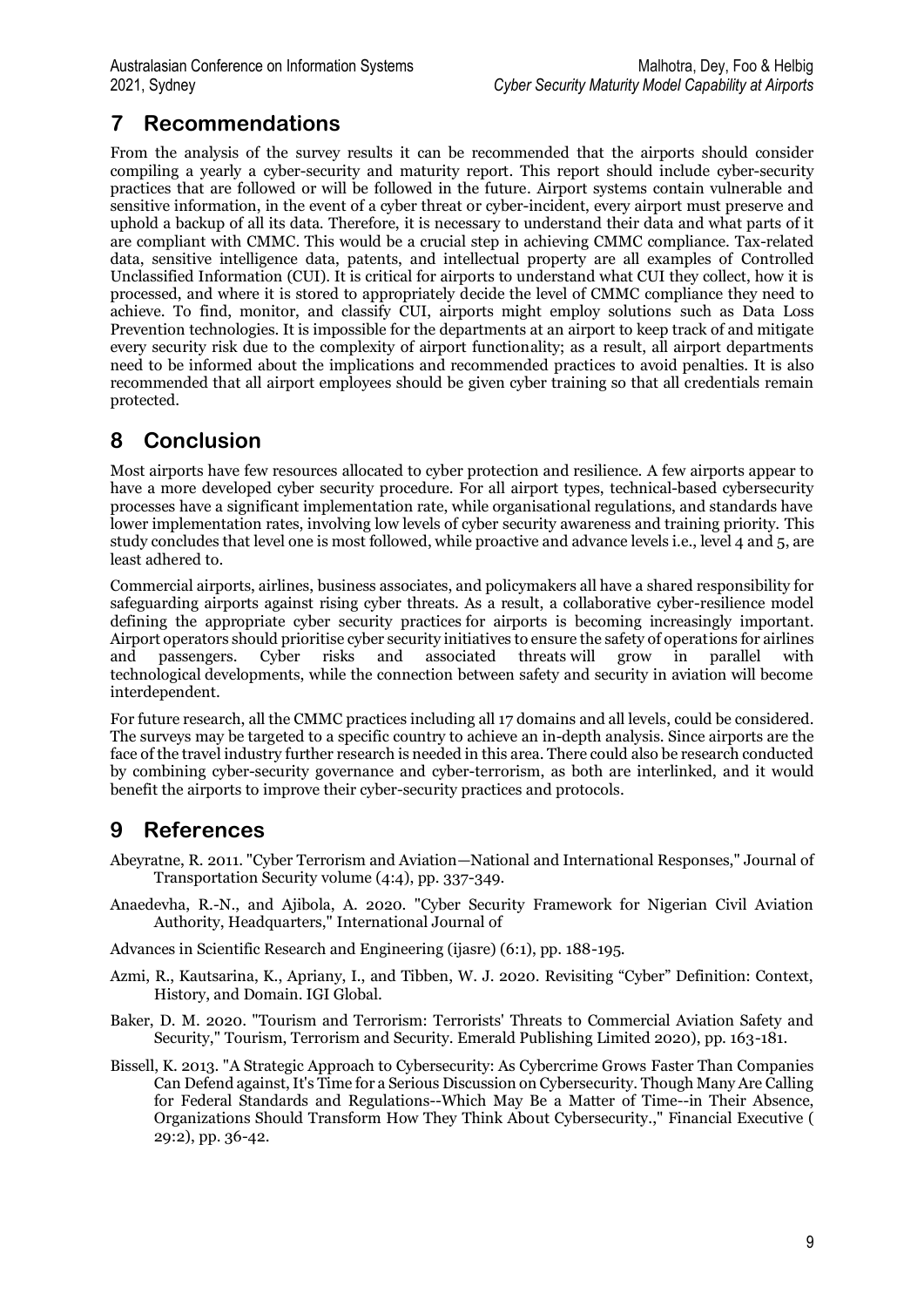- Boatner, I., Chestler, A., and Mullen, J. 2020. "Insight: New Dod Cybersecurity Certification Holds Key to Contracts." Retrieved July 12 2021, fro[m https://news.bloomberglaw.com/tech-and-telecom](https://news.bloomberglaw.com/tech-and-telecom-law/insight-new-dod-cybersecurity-certification-holds-key-to-contracts)[law/insight-new-dod-cybersecurity-certification-holds-key-to-contracts](https://news.bloomberglaw.com/tech-and-telecom-law/insight-new-dod-cybersecurity-certification-holds-key-to-contracts)
- Brill, A. 2020. "Us and Eu Governmental Efforts to Protect Controlled Unclassified Information from Cyber Threats," Toward Effective Cyber Defense in Accordance with the Rules of Law (149), p. 81.
- Cyberassist. 2020. "Cybersecurity Maturity Model Certification (Cmmc)." Retrieved July 12 2021, from <https://ndisac.org/dibscc/cyberassist/cybersecurity-maturity-model-certification/>
- Dillingham, G., Wilshusen, G., and Barkakati, N. 2015. "Air Traffic Control: Faa Needs a More Comprehensive Approach to Address Cybersecurity as Agency Transitions to Nextgen," Congressional Requesters, p. 56.
- Feng, B., Li, Q., Ji, Y., Guo, D., and Meng, X. 2019. "Stopping the Cyberattack in the Early Stage: Assessing the Security Risks of Social Network Users," Security and Communication Networks).
- Fox, S. J. 2016. "Flying Challenges for the Future: Aviation Preparedness–in the Face of Cyber-Terrorism.," Journal of transportation security (9:3), pp. 191-218.
- Gopalakrishnan, K., Govindarasu, M., Jacobson, D. W., and Phares, B. M. 2013. "Cyber Security for Airports," International Journal for Traffic and Transport Engineering (3:4), pp. 365 - 376.
- Hawamleh, A. M. A., Alorfi, A. S. M., Al-Gasawneh, J. A., and Al-Rawashdeh, G. 2020. "Cyber Security and Ethical Hacking: The Importance of Protecting User Data," Solid State Technology (63:5), pp. 7894-7899.
- Janczewski, L., and Colarik, A. 2007. Cyber Warfare and Cyber Terrorism. IGI Global.
- Jiang, Y., Yin, S., and Kaynak, O. 2018. "Data-Driven Monitoring and Safety Control of Industrial Cyber-Physical Systems: Basics and Beyond." IEEE, pp. 47374 - 47384.
- Katz, G. 2018. "British Airways Hack: Credit Card Details of 380,000 Stolen." Retrieved July 15 2021, from [https://www.usatoday.com/story/travel/flights/todayinthesky/2018/09/07/british](https://www.usatoday.com/story/travel/flights/todayinthesky/2018/09/07/british-airways-hack-credit-card-details-stolen/1223887002/)[airways-hack-credit-card-details-stolen/1223887002/](https://www.usatoday.com/story/travel/flights/todayinthesky/2018/09/07/british-airways-hack-credit-card-details-stolen/1223887002/)
- Lagazio, M., Sherif, N., and Cushman, M. 2014. "A Multi-Level Approach to Understanding the Impact of Cyber Crime on the Financial Sector," Computers & Security (45), pp. 58-74.
- Lehto, M. 2013. "The Cyberspace Threats and Cyber Security Objectives in the Cyber Security Strategies.," International Journal of Cyber Warfare and Terrorism (3:3), pp. 1-18.
- Lekota, F., and Coetzee, M. 2019. "Cybersecurity Incident Response for the Sub-Saharan African Aviation Industry," in: International Conference on Cyber Warfare and Security. ProQuest, pp. 536-XII.
- Leukfeldt, E. R., Lavorgna, A., and Kleemans, E. R. 2017. "Organised Cybercrime or Cybercrime That Is Organised? An Assessment of the Conceptualisation of Financial Cybercrime as Organised Crime," European Journal on Criminal Policy and Research (23:3), pp. 287-300.
- Lewis, J. A. 2002. Assessing the Risks of Cyber Terrorism, Cyber War and Other Cyber Threats. Center for Strategic & International Studies Washington, DC.
- Li, W., and Kamal, P. 2011. "Integrated Aviation Security for Defense-in-Depth of Next Generation Air Transportation System," in: 2011 IEEE International Conference on Technologies for Homeland Security (HST). Waltham, MA, USA: IEEE, pp. 136-142.
- Lykou, G., Anagnostopoulou, A., and Gritzalis, D. 2018. "Smart Airport Cybersecurity: Threat Mitigation and Cyber Resilience Controls," IEEE Global IoT Summit (GIoTS), Bilbao, Spain: IEEE.
- Manesh, M. R., and Kaabouch, N. 2017. "Analysis of Vulnerabilities, Attacks, Countermeasures and Overall Risk of the Automatic Dependent Surveillance-Broadcast (Ads-B) System," International Journal of Critical Infrastructure Protection (19), pp. 16-31.
- Mellon, C., and Hopkins, J. 2020. "Cmmc Version 1.02," p. 28.
- Meyer, S. 2018. "Airline Data Breaches Worrying." Retrieved 15 JULY 2021, 2021, from <https://www.cpomagazine.com/cyber-security/airline-data-breaches-worrying/>
- Mezher, T., Khatib, S. E., and Sooriyaarachchi, T. M. 2016. "Cyberattacks on Critical Infrastructure and Potential Sustainable Development Impacts," in Sustainable Development Impacts. In Civil and